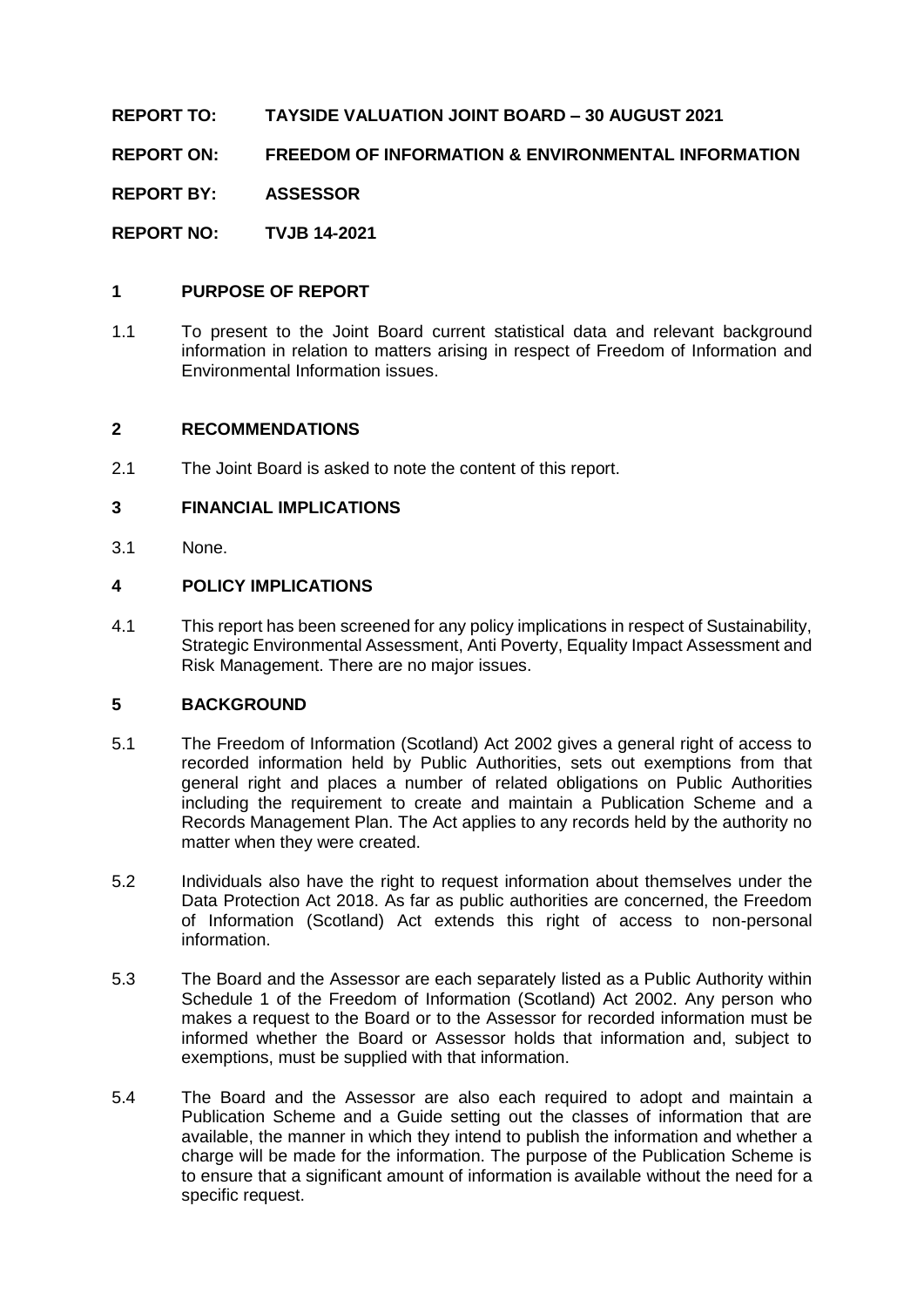- 5.5 In addition to the above, in terms of the Environmental Information (Scotland) Regulations 2004, both the Board and the Assessor are required to make certain environmental information available on request. The Re-Use of Public Sector Information Regulations 2015 impose further requirements on the Board and the Assessor.
- 5.6 The above provisions are reflected in a "Code of Practice on the discharge of functions by Scottish Public Authorities under the Freedom of Information (Scotland) Act 2002 and the Environmental Information Regulations 2016" prepared by the Scottish Government and these have been embodied within an updated Model Publication Scheme prepared by the Scottish Information Commissioner. The Board and the Assessor maintain Publication Schemes, Guides to Information and Policies and Procedures in accordance with the Model Publication Scheme. The Publication Schemes and Guides to Information are published on the Board's web-site.

## **6 INFORMATION REQUESTS**

- 6.1 The Assessor continues to receive requests for information on a regular basis, with these requests frequently being made by applicants without reference to the Freedom of Information Act. Very few information requests are made to the Board.
- 6.2 In all instances requests for information will be considered and, where possible, information is normally provided on a "business as usual" basis without the necessity of formal recourse to the Act.
- 6.3 Where information is not otherwise available, any request must be responded to in terms of the Freedom of Information legislation, having regard to, amongst others, exemptions, time limits and review procedures.
- 6.4 A summary of the number of specific requests received by the Board and Assessor during the period 1 April 2020 to 31 March 2021 is contained within the attached Appendix. It can be seen that relatively few formal requests for information in terms of the legislation have been received. Requests have included the number of outstanding council tax appeals and details of appeals, appellants and owners. All requests have been answered within the statutory periods and refusals to provide information have been in regard to requested personal information. The extent of information made available routinely as "business as usual" has perhaps continued to assist in reducing the necessity for stakeholders to submit formal requests.
- 6.5 Since April 2013 an online quarterly return of these statistics has been made to the Scottish Information Commissioner.

#### **7.0 MONITORING OF FREEDOM OF INFORMATION REQUESTS AND RELATED ISSUES**

7.1 The Assistant Assessor & ERO for East Division has been appointed by the Assessor as the officer responsible for the Board's Freedom of Information and Environmental Information. In addition, the Assessor is represented on the Scottish Assessors' Association Governance Committee which considers Freedom of Information and Environmental Information matters as they affect Assessors on a Scotland wide basis. The Assistant Assessor will continue to monitor Freedom of Information and Environmental issues on a national basis to ensure that the Board's requirements in relation to these matters are properly represented.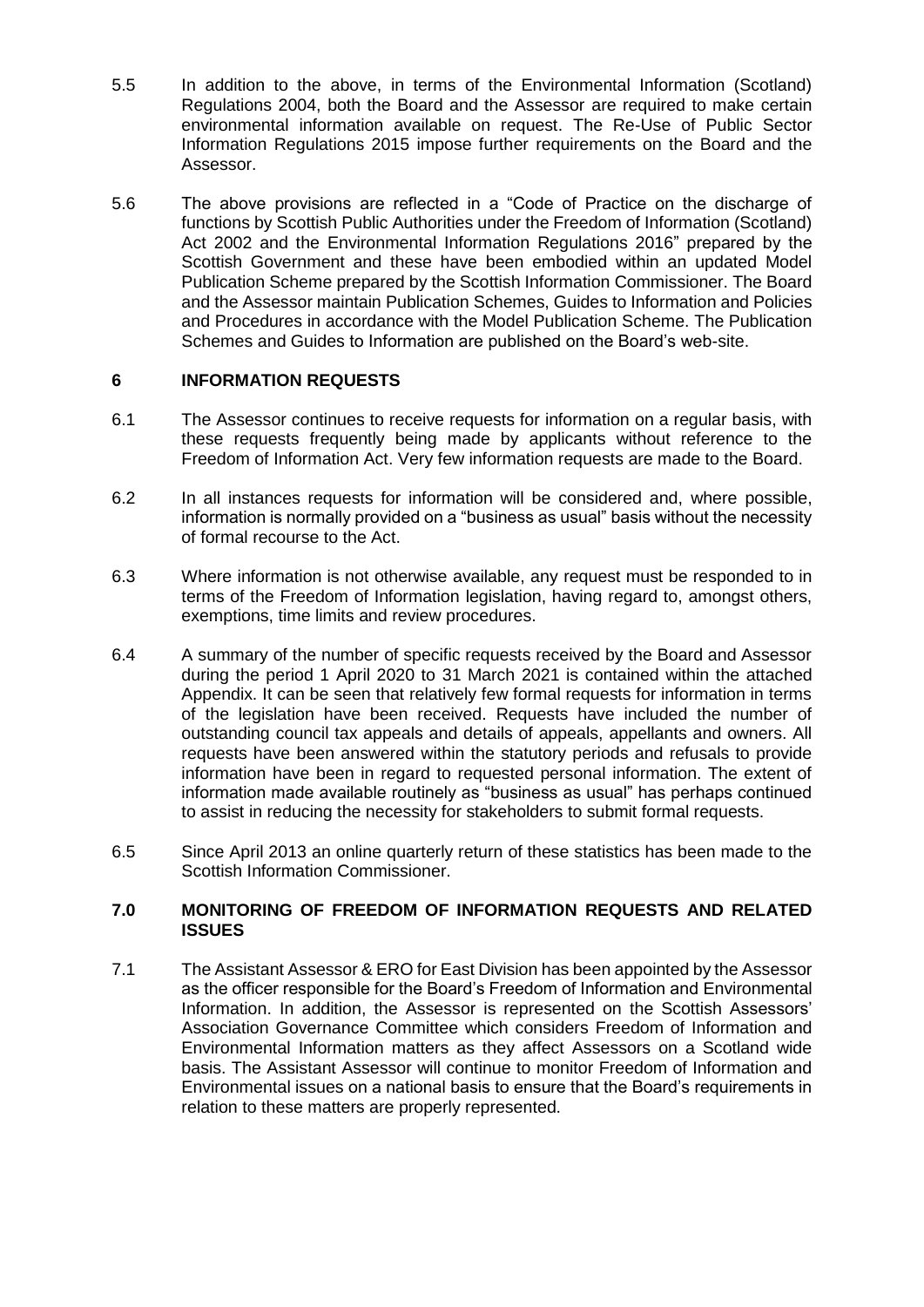- 7.2 The Assessor's in-house Governance Group remains responsible for dealing with routine Freedom of Information and Environmental Information issues on behalf of the Assessor. The Group meets regularly and its proceedings are formally minuted, with minutes presented at meetings of the Assessor's Policy & Strategy Management Group for consideration as appropriate.
- 7.3 The Assessor will continue to report regularly to the Board on any issues arising in respect of Freedom of Information and Environmental information, and will provide regular statistical information in relation to these items.

# **6 CONSULTATION**

6.1 The Clerk and Treasurer to the Board have been consulted on this report.

## **7 BACKGROUND PAPERS**

7.1 None.

# **ALASTAIR KIRKWOOD**

**Assessor August 2021**